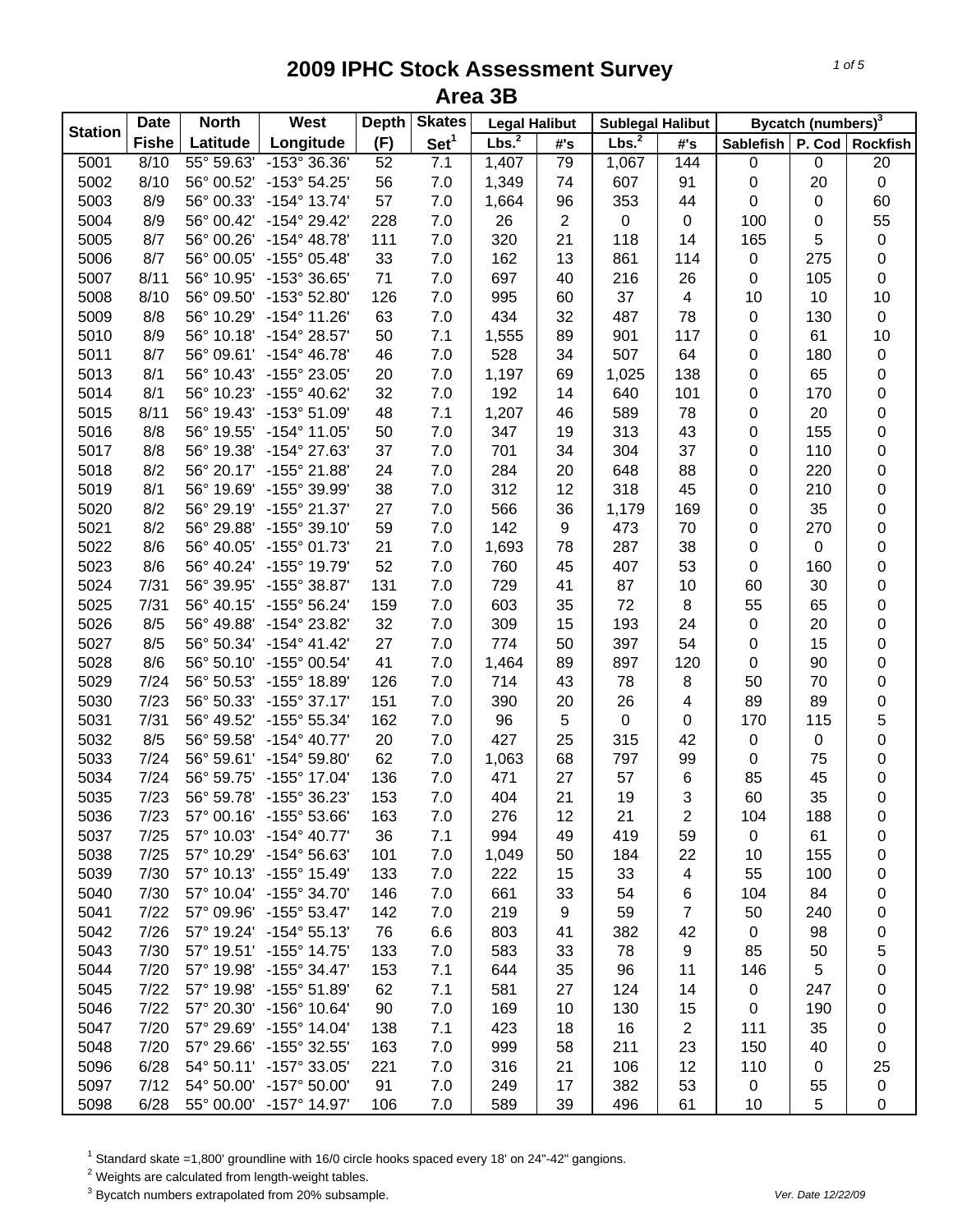| <b>Station</b> | <b>Date</b>  | <b>North</b> | West                    | <b>Depth</b> | <b>Skates</b>    | <b>Legal Halibut</b> |     | <b>Sublegal Halibut</b> |           |                  | Bycatch (numbers) <sup>3</sup> |                 |
|----------------|--------------|--------------|-------------------------|--------------|------------------|----------------------|-----|-------------------------|-----------|------------------|--------------------------------|-----------------|
|                | <b>Fishe</b> | Latitude     | Longitude               | (F)          | Set <sup>1</sup> | Lbs. <sup>2</sup>    | #'s | Lbs. <sup>2</sup>       | #'s       | <b>Sablefish</b> | P. Cod                         | <b>Rockfish</b> |
| 5099           | 6/28         | 55° 00.05'   | $-157^{\circ}$ 32.02'   | 53           | 7.0              | 2,323                | 143 | 409                     | 56        | $\pmb{0}$        | 130                            | 10              |
| 5100           | 7/12         | 55° 00.00'   | -157° 49.98'            | 45           | 7.0              | 2,071                | 106 | 636                     | 79        | 0                | 125                            | 5               |
| 5101           | 7/12         | 54° 59.99'   | -158° 07.05'            | 71           | $7.0\,$          | 314                  | 18  | 482                     | 75        | 0                | 45                             | 0               |
| 5102           | 6/10         | 55° 10.02'   | -156° 21.99'            | 288          | 6.8              | $\pmb{0}$            | 0   | $\pmb{0}$               | $\pmb{0}$ | 116              | 0                              | 0               |
| 5103           | 6/30         | 55° 10.17'   | -156° 39.03'            | 285          | 7.0              | 32                   | 2   | 10                      | 1         | 203              | 0                              | $\mathbf 0$     |
| 5104           | 6/29         | 55° 10.02'   | $-156^{\circ} 57.06'$   | 85           | 7.0              | 414                  | 31  | 374                     | 47        | $\pmb{0}$        | 223                            | $\mathbf 0$     |
| 5105           | 6/29         | 55° 10.01'   | $-157^{\circ}$ 13.82'   | 61           | 6.8              | 829                  | 51  | 750                     | 110       | $\pmb{0}$        | 78                             | 0               |
| 5106           | 7/11         | 55° 10.00'   | -157° 32.03'            | 46           | 7.0              | 1,830                | 88  | 1,106                   | 151       | 0                | 5                              | 0               |
| 5107           | 7/11         | 55° 09.98'   | -157° 48.83'            | 43           | 7.0              | 1,100                | 55  | 919                     | 132       | 0                | 15                             | 0               |
| 5108           | 6/27         | 55° 10.04'   | -158° 07.02'            | 56           | 7.0              | 1,163                | 59  | 643                     | 94        | 0                | 10                             | 0               |
| 5109           | 6/30         | 55° 20.00'   | -156° 38.88'            | 64           | 7.0              | 1,126                | 68  | 1,337                   | 186       | 0                | 75                             | 0               |
| 5110           | 6/30         | 55° 19.98'   | -156° 55.96'            | 50           | 7.0              | 428                  | 25  | 502                     | 82        | 0                | 203                            | 0               |
| 5111           | 6/29         | 55° 19.99'   | $-157^{\circ}$ 14.01'   | 49           | 6.8              | 643                  | 34  | 581                     | 88        | 0                | 155                            | 0               |
| 5112           | 7/11         | 55° 19.99'   | $-157^{\circ}$ 31.06'   | 48           | 7.1              | 261                  | 17  | 821                     | 128       | 0                | 81                             | 0               |
| 5113           | 7/10         | 55° 19.98'   | $-157^{\circ}$ 48.99'   | 44           | 7.1              | 284                  | 13  | 1,023                   | 176       | 0                | 5                              | 0               |
| 5114           | 7/13         | 55° 20.02'   | $-158^{\circ}$ 05.85'   | 59           | 7.0              | 405                  | 25  | 648                     | 92        | 0                | 25                             | 0               |
| 5115           | 6/27         | 55° 19.93'   | -158° 24.03'            | 80           | 6.9              | 795                  | 48  | 488                     | 64        | 5                | 92                             | 0               |
| 5116           | 6/9          | 55° 29.77'   | $-156^{\circ}$ 38.00'   | 97           | 6.8              | 2,678                | 167 | 618                     | 77        | 19               | 39                             | $\mathbf 0$     |
| 5117           | 6/9          | 55° 30.00'   | -156° 55.36'            | 48           | 6.7              | 2,044                | 112 | 1,076                   | 133       | 0                | 101                            | 5               |
| 5118           | 7/9          | 55° 29.96'   | -157° 13.02'            | 47           | 7.0              | 1,274                | 65  | 1,490                   | 200       | 0                | 10                             | $\mathbf 0$     |
| 5119           | 7/10         | 55° 29.99'   | $-157°31.11'$           | 52           | 6.9              | 570                  | 27  | 369                     | 54        | 0                | 162                            | 0               |
| 5120           | 7/10         | 55° 29.99'   | $-157^{\circ}$ 47.84'   | 53           | 6.9              | 252                  | 14  | 702                     | 104       | 0                | 39                             | 0               |
| 5121           | 7/13         | 55° 30.00'   | $-158^{\circ}$ 06.16'   | 71           | $7.0\,$          | 551                  | 36  | 795                     | 104       | 0                | 30                             | 0               |
| 5122           | 7/13         | 55° 29.99'   | $-158^{\circ}$ 24.00    | 80           | $7.0\,$          | 637                  | 42  | 483                     | 59        | 0                | 114                            | 0               |
| 5123           | 7/9          | 55° 40.00'   | $-156^{\circ} 55.09'$   | 49           | 7.0              | 481                  | 25  | 909                     | 133       | 0                | 35                             | 0               |
| 5124           | 7/9          | 55° 39.99'   | $-157^{\circ}$ 12.84'   | 47           | 7.0              | 429                  | 17  | 603                     | 100       | 0                | 35                             | 0               |
| 5125           | 7/8          | 55° 39.94'   | -157° 29.99'            | 55           | 7.0              | 578                  | 42  | 1,221                   | 173       | 0                | 59                             | 0               |
| 5126           | 7/18         | 55° 40.01'   | $-157^{\circ}$ 48.05'   | 73           | 7.0              | 485                  | 33  | 613                     | 76        | 0                | 188                            | 0               |
| 5127           | 7/18         | 55° 39.99'   | $-158^{\circ}$ 06.01'   | 69           | 7.0              | 661                  | 42  | 555                     | 71        | 5                | 100                            | 0               |
| 5128           | 7/19         | 55° 40.00'   | -158° 23.05'            | 71           | 7.0              | 1,019                | 71  | 914                     | 116       | 0                | 80                             | 0               |
| 5129           | 7/19         | 55° 40.01'   | -158° 40.88'            | 48           | 7.0              | 344                  | 19  | 1,169                   | 165       | 0                | 5                              | 0               |
| 5130           | 7/8          | 55° 49.98'   | $-157^{\circ}$ 11.79'   | 55           | $7.0$            | 375                  | 27  | 928                     | 131       | 0                | 95                             | 0               |
| 5131           | 7/8          | 55° 49.99'   | $-157^{\circ}$ 30.01'   | 57           | 7.0              | 444                  | 30  | 732                     | 106       | 0                | 104                            | 0               |
| 5132           | 7/17         | 55° 49.99'   | $-157^{\circ}$ 48.28'   | 66           | 7.0              | 557                  | 38  | 835                     | 109       | 0                | 135                            | 0               |
| 5133           | 7/18         | 55° 50.09'   | $-158^{\circ}$ 05.00    | 45           | 7.0              | 586                  | 34  | 1,135                   | 168       | 0                | 10                             | 0               |
| 5134           | 7/19         | 55° 49.89'   | -158° 22.98'            | 59           | 7.0              | 729                  | 35  | 526                     | 73        | 0                | 175                            | 0               |
| 5135           | 7/7          | 55° 59.94'   | $-157^{\circ}$ 29.01'   | 59           | 7.0              | 847                  | 41  | 352                     | 49        | 0                | 203                            | 0               |
| 5136           | 7/17         | 56° 00.00'   | $-157^{\circ}$ 46.89'   | 67           | 7.0              | 1,211                | 81  | 623                     | 76        | 0                | 174                            | 0               |
| 5137           | 7/17         | 55° 59.98'   | -158° 04.92'            | 45           | 7.0              | 1,470                | 66  | 635                     | 85        | 0                | 105                            | 0               |
| 5138           | 7/16         | 56° 10.02'   | $-157^{\circ}$ 46.98'   | 86           | 6.9              | 868                  | 36  | 178                     | 23        | 0                | 348                            | 0               |
| 5139           | 7/16         | 56° 10.00'   | $-158^{\circ}$ 04.86'   | 36           | 7.2              | 1,066                | 51  | 306                     | 42        | 0                | 71                             | 0               |
| 5140           | 7/16         | 56° 19.98'   | -158° 03.93'            | 41           | 6.9              | 691                  | 29  | 149                     | 19        | 0                | 25                             | 0               |
| 5141           | 6/16         | 54° 29.96'   | $-159^{\circ}$ 01.00    | 143          | 7.1              | 103                  | 9   | 208                     | 28        | 116              | 15                             | 15              |
| 5142           | 6/16         | 54° 29.98'   | $-159^{\circ}$ 17.29'   | 79           | 7.0              | 247                  | 18  | 229                     | 31        | 0                | 54                             | $\pmb{0}$       |
| 5143           | 6/18         | 54° 29.88'   | $-159^{\circ}$ 34.00    | 63           | 7.0              | 1,365                | 98  | 700                     | 89        | 0                | 170                            | 10              |
| 5144           | 6/19         | 54° 30.01'   | $-159^{\circ} 51.15'$   | 65           | 7.0              | 176                  | 12  | 334                     | 52        | 0                | 30                             | 0               |
| 5145           | 6/19         | 54° 30.00'   | $-160^{\circ}$ 09.23'   | 66           | 7.0              | 638                  | 44  | 362                     | 50        | 0                | 95                             | 0               |
| 5146           | 6/2          | 54° 39.97'   | $-158^{\circ}$ 25.17'   | 114          | 7.0              | 911                  | 69  | 1,150                   | 138       | 55               | 100                            | 0               |
| 5147           | 6/15         |              | 54° 39.81' -158° 41.98' | 58           | 7.0              | 1,267                | 85  | 907                     | 117       | 0                | 175                            | 10              |
| 5148           | 6/15         | 54° 40.00'   | $-159^{\circ}$ 00.14'   | 51           | $7.0$            | 1,332                | 82  | 464                     | 57        | 0                | 129                            | 5               |

 $^1$  Standard skate =1,800' groundline with 16/0 circle hooks spaced every 18' on 24"-42" gangions.<br><sup>2</sup> Weights are calculated from length-weight tables.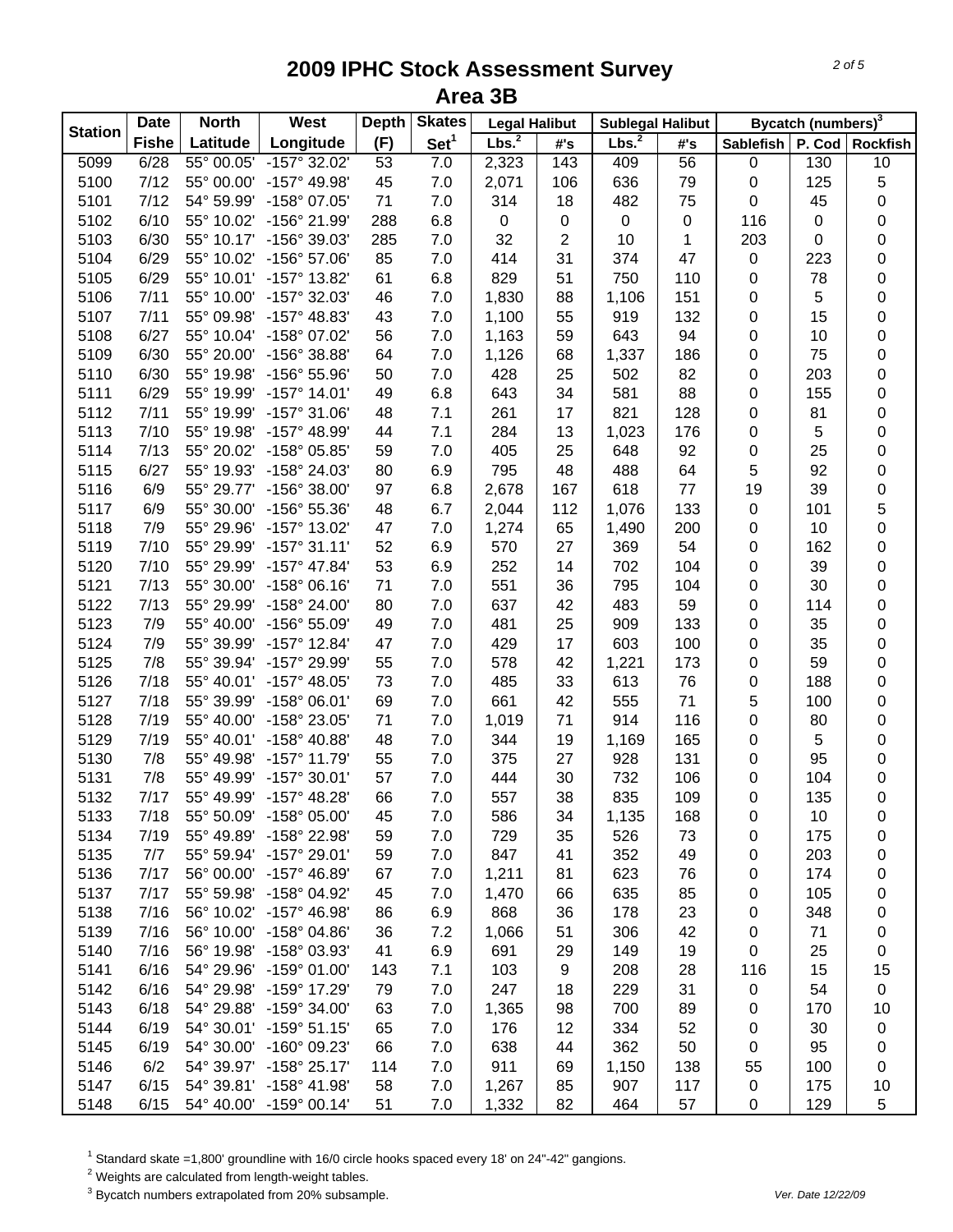| <b>Station</b> | <b>Date</b>  | <b>North</b> | West                    | <b>Depth</b> | <b>Skates</b>    | <b>Legal Halibut</b> |     | <b>Sublegal Halibut</b> |     |                  | Bycatch (numbers) <sup>3</sup> |                 |
|----------------|--------------|--------------|-------------------------|--------------|------------------|----------------------|-----|-------------------------|-----|------------------|--------------------------------|-----------------|
|                | <b>Fishe</b> | Latitude     | Longitude               | (F)          | Set <sup>1</sup> | Lbs. <sup>2</sup>    | #'s | Lbs. <sup>2</sup>       | #'s | Sablefish        | P. Cod                         | <b>Rockfish</b> |
| 5149           | 6/16         | 54° 39.92'   | $-159^{\circ}$ 17.09'   | 41           | 7.0              | 957                  | 44  | 558                     | 80  | $\pmb{0}$        | 130                            | $\pmb{0}$       |
| 5150           | 6/18         | 54° 40.02'   | -159° 34.08'            | 34           | 7.1              | 488                  | 20  | 329                     | 41  | 0                | 268                            | 0               |
| 5151           | 6/18         | 54° 40.13'   | $-159^{\circ}$ 52.00'   | 41           | 7.0              | 1,594                | 72  | 493                     | 68  | 0                | 230                            | 0               |
| 5152           | 6/17         | 54° 40.12'   | $-160^{\circ}$ 09.00'   | 49           | 7.0              | 1,168                | 71  | 739                     | 96  | 0                | 105                            | 0               |
| 5153           | 6/2          | 54° 50.01'   | -158° 07.00'            | 55           | 7.1              | 1,179                | 83  | 1,519                   | 223 | 5                | 51                             | 0               |
| 5154           | 6/2          | 54° 49.90'   | -158° 25.02'            | 110          | 7.0              | 1,161                | 74  | 549                     | 69  | 79               | 59                             | 0               |
| 5155           | 6/15         | 54° 50.02'   | -158° 42.02'            | 55           | $7.0$            | 933                  | 46  | 875                     | 133 | $\pmb{0}$        | 125                            | 0               |
| 5156           | 6/14         | 54° 49.91'   | $-159^{\circ}$ 00.00'   | 40           | 7.0              | 262                  | 17  | 664                     | 117 | 0                | 130                            | 0               |
| 5157           | 6/17         | 54° 49.98'   | -159° 52.39'            | 31           | 7.0              | 387                  | 16  | 152                     | 24  | 0                | 257                            | 0               |
| 5158           | 6/17         | 54° 50.00'   | $-160^{\circ}$ 09.08'   | 38           | 7.0              | 663                  | 31  | 368                     | 56  | 0                | 189                            | 0               |
| 5159           | 6/20         | 54° 50.01'   | $-160^{\circ}$ 25.96'   | 46           | 7.0              | 195                  | 12  | 138                     | 20  | 0                | 330                            | 0               |
| 5160           | 6/3          | 55° 00.00'   | $-158^{\circ}$ 25.71'   | 114          | 6.9              | 834                  | 52  | 316                     | 36  | 136              | 39                             | 0               |
| 5161           | 6/3          | 54° 59.99'   | $-158^{\circ}$ 41.97'   | 70           | 7.0              | 918                  | 55  | 888                     | 134 | $\pmb{0}$        | 114                            | 5               |
| 5162           | 6/14         | 54° 59.98'   | -158° 58.82'            | 46           | 7.0              | 273                  | 16  | 511                     | 86  | 0                | 205                            | 0               |
| 5163           | 6/14         | 54° 59.51'   | $-159^{\circ}$ 16.77'   | 23           | 7.0              | 589                  | 24  | 87                      | 10  | 0                | 110                            | 0               |
| 5164           | 6/20         | 54° 59.97'   | $-160^{\circ}$ 27.04'   | 61           | 7.0              | 862                  | 59  | 932                     | 128 | 0                | 125                            | 0               |
| 5165           | 6/20         | 55° 00.11'   | $-160^{\circ}$ 44.00'   | 47           | 7.0              | 690                  | 42  | 1,393                   | 210 | 0                | 25                             | 0               |
| 5166           | 6/3          | 55° 09.93'   | -158° 23.99'            | 100          | 7.1              | 816                  | 54  | 401                     | 52  | 15               | 5                              | 0               |
| 5167           | 6/13         | 55° 10.00'   | $-158^{\circ}$ 41.70'   | 112          | 7.0              | 1,562                | 93  | 324                     | 37  | 30               | 55                             | 0               |
| 5168           | 6/13         | 55° 09.72'   | -158° 58.98'            | 72           | 7.0              | 928                  | 56  | 777                     | 103 | $\pmb{0}$        | 109                            | 0               |
| 5169           | 6/5          | 55° 10.09'   | $-159^{\circ}$ 17.01'   | 38           | 7.0              | 496                  | 26  | 206                     | 28  | 0                | 388                            | 0               |
| 5170           | 6/6          | 55° 20.00'   | $-158^{\circ}$ 42.02'   | 103          | 7.0              | 705                  | 41  | 130                     | 17  | 10               | 100                            | 0               |
| 5171           | 6/13         | 55° 19.88'   | $-158^{\circ} 58.98'$   | 103          | 7.0              | 779                  | 43  | 274                     | 33  | 0                | 30                             | 0               |
| 5172           | 6/5          | 55° 20.11'   | -159° 17.02'            | 96           | 7.0              | 2,575                | 149 | 533                     | 60  | 0                | 86                             | 0               |
| 5173           | 6/5          | 55° 19.85'   | -159° 34.22'            | 76           | 7.0              | 1,043                | 59  | 351                     | 46  | 0                | 207                            | 0               |
| 5174           | 6/9          | 55° 19.91'   | -159° 52.03'            | 46           | 7.1              | 560                  | 29  | 423                     | 57  | 0                | 263                            | 0               |
| 5175           | 6/6          | 55° 29.97'   | $-158^{\circ}$ 41.34'   | 88           | 7.0              | 1,192                | 70  | 324                     | 40  | 0                | 59                             | 0               |
| 5176           | 6/6          | 55° 29.99'   | -158° 59.20'            | 60           | 7.0              | 320                  | 21  | 942                     | 150 | 0                | 119                            | 0               |
| 5177           | 6/8          | 55° 29.66'   | -159° 16.98'            | 69           | 7.0              | 536                  | 32  | 564                     | 79  | 0                | 208                            | 0               |
| 5178           | 6/8          | 55° 29.98'   | -159° 34.23'            | 92           | 7.0              | 1,161                | 58  | 198                     | 23  | 0                | 115                            | 0               |
| 5179           | 6/9          | 55° 29.91'   | $-159^{\circ} 51.98'$   | 92           | 7.0              | 726                  | 40  | 302                     | 39  | 0                | 201                            | 0               |
| 5181           | 6/7          | 55° 40.01'   | $-158^{\circ} 59.12'$   | 83           | 7.0              | 883                  | 48  | 323                     | 39  | 0                | 283                            | 0               |
| 5182           | 6/8          | 55° 39.90'   | -159° 16.96'            | 57           | 7.0              | 392                  | 25  | 297                     | 41  | 0                | 194                            | 0               |
| 5183           | 6/9          | 55° 40.00'   | $-159^{\circ}$ 51.89'   | 71           | 7.0              | 558                  | 31  | 126                     | 17  | 0                | 277                            | 0               |
| 5184           | 6/7          | 55° 50.13'   | $-158^{\circ} 59.00'$   | 68           | 7.1              | 1,061                | 50  | 302                     | 38  | 0                | 222                            | 0               |
| 5185           | 6/7          | 55° 49.98'   | $-159^{\circ}$ 16.91'   | 34           | 7.0              | 312                  | 18  | 100                     | 14  | 0                | 290                            | 0               |
| 5186           | 8/8          | 54° 00.01'   | $-163^{\circ}$ 14.89'   | 46           | 7.0              | 493                  | 35  | 698                     | 104 | 0                | 198                            | 15              |
| 5187           | 8/8          | 54° 00.00'   | -163° 31.69'            | 56           | 7.0              | 50                   | 4   | 274                     | 47  | 0                | 150                            | 0               |
| 5188           | 8/8          | 54° 00.02'   | $-163^{\circ}$ 48.91'   | 52           | 7.0              | 35                   | 2   | 154                     | 30  | 0                | 305                            | 0               |
| 5189           | 8/10         | 54° 09.99'   | $-161^{\circ}$ 33.66'   | 77           | 7.0              | 207                  | 16  | 585                     | 91  | 25               | 95                             | 0               |
| 5190           | 8/10         | 54° 09.77'   | $-161^{\circ} 50.99'$   | 45           | 6.2              | 1,618                | 117 | 858                     | 102 | $\pmb{0}$        | 151                            | 27              |
| 5191           | 8/9          | 54° 10.05'   | $-162^{\circ}$ 08.07'   | 46           | 7.1              | 1,720                | 107 | 746                     | 91  | 0                | 162                            | 20              |
| 5192           | 8/9          | 54° 10.00'   | $-162^{\circ}$ 25.05'   | 94           | 7.0              | 165                  | 12  | 312                     | 42  | 65               | 35                             | 30              |
| 5193           | 6/28         | 54° 09.52'   | $-163^{\circ}$ 49.98'   | 48           | 7.0              | 241                  | 17  | 303                     | 44  | $\boldsymbol{0}$ | 170                            | $\pmb{0}$       |
|                | 6/19         | 54° 20.00'   | $-160^{\circ}$ 07.90'   |              |                  |                      |     |                         | 12  |                  |                                |                 |
| 5194           |              |              |                         | 179          | 7.0              | 68                   | 6   | 99                      |     | 74               | 0                              | 25              |
| 5195           | 8/11         | 54° 19.99'   | $-160^{\circ}$ 26.27'   | 69           | 7.0              | 716                  | 49  | 530                     | 81  | 0                | 170                            | $\mathbf 0$     |
| 5196           | 8/19         | 54° 20.00'   | $-160^{\circ}$ 42.98'   | 58           | 7.0              | 1,139                | 74  | 352                     | 46  | 0                | 305                            | 20              |
| 5197           | 8/19         |              | 54° 20.01' -161° 00.07' | 69           | 7.0              | 167                  | 13  | 623                     | 99  | 0                | 195                            | $\mathbf 0$     |
| 5198           | 8/18         |              | 54° 19.97' -161° 17.12' | 59           | 7.0              | 1,392                | 93  | 503                     | 61  | 0                | 240                            | 10              |
| 5199           | 8/18         |              | 54° 20.00' -161° 34.00' | 79           | $7.0$            | 138                  | 11  | 578                     | 94  | 30               | 64                             | 0               |

 $^1$  Standard skate =1,800' groundline with 16/0 circle hooks spaced every 18' on 24"-42" gangions.<br><sup>2</sup> Weights are calculated from length-weight tables.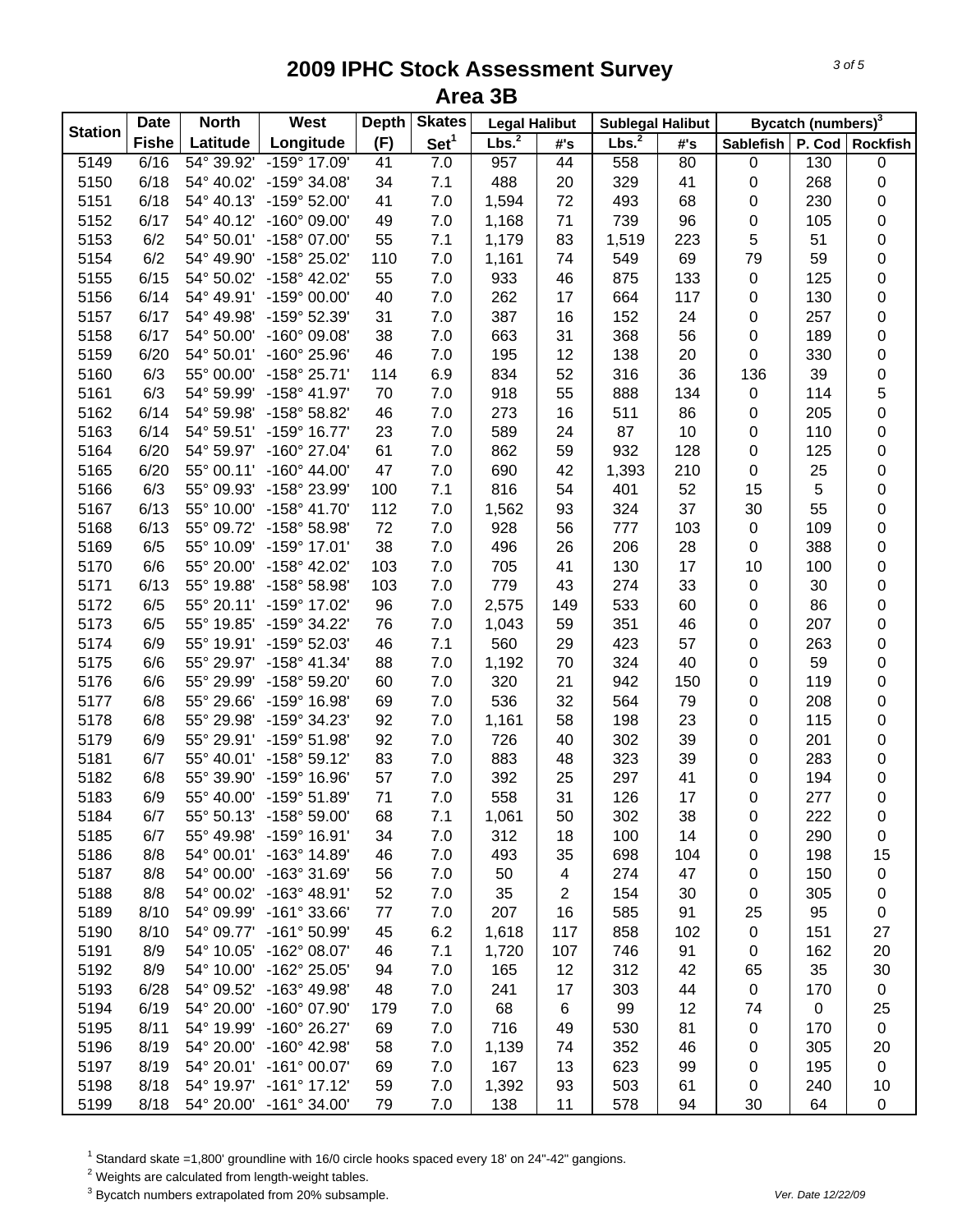| <b>Station</b> | <b>Date</b>  | <b>North</b> | West                                             | <b>Depth</b> | <b>Skates</b>    | <b>Legal Halibut</b> |                | <b>Sublegal Halibut</b> |     |           | Bycatch (numbers) <sup>3</sup> |                 |
|----------------|--------------|--------------|--------------------------------------------------|--------------|------------------|----------------------|----------------|-------------------------|-----|-----------|--------------------------------|-----------------|
|                | <b>Fishe</b> | Latitude     | Longitude                                        | (F)          | Set <sup>1</sup> | Lbs. <sup>2</sup>    | #'s            | Lbs. <sup>2</sup>       | #'s | Sablefish | P. Cod                         | <b>Rockfish</b> |
| 5200           | 8/10         | 54° 20.00'   | $-161° 50.69'$                                   | 41           | 7.0              | 1,256                | 78             | 887                     | 122 | $\pmb{0}$ | 135                            | $\overline{5}$  |
| 5201           | 8/9          | 54° 19.98'   | -162° 09.00'                                     | 31           | 7.0              | 1,698                | 106            | 1,171                   | 148 | $\pmb{0}$ | 50                             | 0               |
| 5202           | 6/26         | 54° 20.04'   | -163° 16.99'                                     | 27           | 7.0              | 875                  | 46             | 163                     | 21  | 0         | 129                            | 0               |
| 5203           | 6/26         | 54° 19.98'   | $-163°34.11'$                                    | 61           | 7.0              | 361                  | 24             | 434                     | 57  | 0         | 295                            | 0               |
| 5204           | 6/28         | 54° 19.98'   | -163° 51.02'                                     | 62           | 7.0              | 695                  | 48             | 970                     | 134 | 0         | 119                            | 0               |
| 5205           | 6/28         | 54° 19.87'   | $-164^{\circ}$ 08.98'                            | 53           | $7.0\,$          | 215                  | 14             | 436                     | 60  | $\pmb{0}$ | 265                            | 0               |
| 5206           | 8/11         | 54° 29.99'   | $-160^{\circ}$ 26.41'                            | 81           | 7.0              | 660                  | 54             | 931                     | 122 | 5         | 115                            | 0               |
| 5207           | 8/19         | 54° 29.98'   | $-160^{\circ}$ 42.98'                            | 76           | 7.0              | 164                  | 11             | 123                     | 16  | 5         | 85                             | 0               |
| 5208           | 8/20         | 54° 29.98'   | $-161°00.22'$                                    | 71           | 7.0              | 115                  | $\overline{7}$ | 406                     | 61  | 55        | 110                            | 0               |
| 5209           | 8/20         | 54° 29.98'   | $-161°$ 18.29'                                   | 64           | 7.0              | 230                  | 14             | 445                     | 75  | $\pmb{0}$ | 115                            | 0               |
| 5210           | 8/18         | 54° 29.84'   | $-161°35.00'$                                    | 36           | 7.0              | 1,210                | 79             | 1,178                   | 171 | 0         | 105                            | 0               |
| 5211           | 8/17         | 54° 30.02'   | $-161°51.96'$                                    | 79           | 7.0              | 486                  | 32             | 347                     | 44  | 0         | 30                             | 0               |
| 5212           | 8/17         | 54° 30.01'   | -162° 08.79'                                     | 79           | 7.0              | 899                  | 59             | 514                     | 66  | 0         | 75                             | 0               |
| 5213           | 8/17         | 54° 30.01'   | $-162^{\circ}$ 26.11'                            | 80           | 7.0              | 1,449                | 80             | 589                     | 74  | 0         | 135                            | 0               |
| 5214           | 6/26         | 54° 30.09'   | $-163^\circ$ 18.01'                              | 41           | 7.0              | 478                  | 30             | 653                     | 99  | 0         | 178                            | 0               |
| 5215           | 6/27         | 54° 29.88'   | $-163^{\circ}35.00'$                             | 55           | 7.0              | 223                  | 13             | 505                     | 82  | 0         | 40                             | 0               |
| 5216           | 6/27         | 54° 30.00'   | $-163^{\circ} 53.24'$                            | 52           | 7.0              | 505                  | 39             | 1,239                   | 189 | 0         | 30                             | 0               |
| 5217           | 6/27         | 54° 29.99'   | $-164^{\circ}$ 10.12'                            | 54           | 7.0              | 384                  | 28             | 1,086                   | 171 | 0         | 65                             | 0               |
| 5218           | 8/11         | 54° 40.00'   | $-160^{\circ}$ 26.04'                            | 56           | 7.0              | 1,168                | 69             | 1,106                   | 160 | 0         | 180                            | 0               |
| 5219           | 8/21         | 54° 39.98'   | $-160^{\circ}$ 42.94'                            | 53           | 7.0              | 1,297                | 83             | 481                     | 64  | 0         | 278                            | 0               |
| 5220           | 8/20         | 54° 40.10'   | $-161^{\circ}$ 00.50'                            | 49           | 7.0              | 1,476                | 88             | 1,201                   | 169 | 0         | 95                             | 0               |
| 5221           | 8/16         | 54° 40.01'   | $-161^{\circ}$ 18.27'                            | $77 \,$      | 7.0              | 250                  | 17             | 773                     | 106 | $\pmb{0}$ | 50                             | 0               |
| 5222           | 6/21         | 54° 39.98'   | $-161°35.12'$                                    | 36           | 7.0              | 996                  | 43             | 498                     | 72  | $\pmb{0}$ | 135                            | 5               |
| 5223           | 6/21         | 54° 40.00'   | $-161°53.05'$                                    | 43           | 7.0              | 542                  | 21             | 336                     | 50  | $\pmb{0}$ | 280                            | 5               |
| 5224           | 6/25         | 54° 39.98'   | -162° 43.99'                                     | 47           | 7.0              | 856                  | 57             | 1,014                   | 140 | 5         | 85                             | 0               |
| 5225           | 8/21         | 54° 49.98'   | $-160^{\circ}$ 44.14'                            | 56           | 7.0              | 138                  | 10             | 956                     | 132 | $\pmb{0}$ | 165                            | 0               |
| 5226           | 8/16         | 54° 49.92'   | $-161°01.00'$                                    | 57           | 7.1              | 649                  | 43             | 827                     | 111 | 0         | 5                              | 0               |
| 5227           | 8/16         | 54° 49.94'   | -161° 17.98'                                     | 55           | 7.0              | 164                  | 10             | 407                     | 62  | 0         | 0                              | 0               |
| 5228           | 6/21         | 54° 49.91'   | $-161°36.00'$                                    | 43           | 7.0              | 1,520                | 67             | 691                     | 100 | 0         | 94                             | 0               |
| 5229           | 6/25         | 54° 50.00'   | $-162^{\circ}$ 44.94'                            | 27           | 7.0              | 896                  | 52             | 568                     | 84  | 0         | 75                             | 0               |
| 5230           | 6/25         | 54° 49.98'   | $-163^{\circ}$ 03.15'                            | 46           | 7.0              | 599                  | 39             | 599                     | 78  | 0         | 150                            | 0               |
| 5231           | 8/15         | 55° 00.00'   | $-161^{\circ}$ 01.07'                            | 55           | 7.0              | 1,036                | 58             | 700                     | 92  | $\pmb{0}$ | 94                             | 0               |
| 5232           | 8/15         | 55° 00.01'   | $-161^{\circ}$ 19.21'                            | 49           | 7.0              | 973                  | 54             | 841                     | 118 | 0         | 40                             | 0               |
| 5233           | 8/15         |              | 55° 09.93' -161° 01.98'                          | 74           | 7.0              | 422                  | 27             | 249                     | 31  | 0         | 270                            | 0               |
| 5234           | 6/10         | 55° 20.00'   | $-156^{\circ}$ 03.14'                            | 151          | 6.9              | 2,699                | 162            | 379                     | 45  | 49        | 0                              | 29              |
| 5235           | 6/10         | 55° 19.98'   | $-156^{\circ}$ 21.01'                            | 96           | 6.7              | 1,007                | 62             | 427                     | 53  | 5         | 58                             | 0               |
| 5236           | 5/30         | 55° 29.95'   | $-155^{\circ}$ 45.00'                            | 121          | 6.7              | 1,393                | 93             | 740                     | 93  | 5         | 0                              | 0               |
| 5237           | 5/30         | 55° 29.96'   | $-156^{\circ}$ 02.98'                            | 110          | 6.7              | 787                  | 48             | 480                     | 65  | 58        | 43                             | 0               |
| 5238           | 7/1          |              | 55° 30.00' -156° 19.91'                          | 118          | 7.0              | 1,214                | 74             | 249                     | 29  | 70        | 85                             | 0               |
| 5239           | 5/29         |              | 55° 40.17' -155° 26.01'                          | 101          | 6.8              | 1,137                | 74             | 498                     | 70  | 0         | 19                             |                 |
| 5240           | 5/30         | 55° 39.82'   | $-155^{\circ}$ 43.99'                            |              | 6.8              | 897                  |                | 753                     | 105 | 0         | 87                             | 0               |
|                | 7/1          |              |                                                  | 69           |                  |                      | 55             | 217                     |     |           |                                | 0               |
| 5241           |              |              | 55° 40.01' -156° 01.67'<br>$-156^{\circ}$ 18.80' | 126          | 6.7              | 987                  | 59             |                         | 26  | 62        | 29                             | 0               |
| 5242           | 7/1          | 55° 40.00'   |                                                  | 139          | 7.0              | 1,051                | 52             | 75                      | 9   | 74        | 40                             | 0               |
| 5243           | 6/9          | 55° 39.88'   | -156° 37.02'                                     | 131          | 6.7              | 841                  | 49             | 213                     | 26  | 67        | 10                             | 0               |
| 5244           | 5/29         | 55° 50.00'   | $-155^{\circ}$ 07.15'                            | 65           | 6.9              | 777                  | 50             | 670                     | 93  | 0         | 44                             | 0               |
| 5245           | 5/29         |              | 55° 50.01' -155° 24.15'                          | 30           | 6.7              | 422                  | 26             | 527                     | 78  | 0         | 182                            | 0               |
| 5246           | 5/31         |              | 55° 50.01' -156° 01.16'                          | 64           | 6.7              | 1,370                | 76             | 605                     | 85  | 0         | 29                             | 0               |
| 5247           | 6/3          |              | 55° 50.02' -156° 19.09'                          | 132          | 6.9              | 822                  | 45             | 146                     | 19  | 119       | 5                              | 5               |
| 5248           | 6/8          | 55° 50.00'   | -156° 36.36'                                     | 122          | 6.7              | 2,231                | 126            | 398                     | 52  | 29        | 10                             | 0               |
| 5249           | 6/8          | 55° 49.88'   | $-156^{\circ} 54.00'$                            | 75           | 6.9              | 1,328                | 84             | 756                     | 98  | 0         | 103                            | 0               |

 $^1$  Standard skate =1,800' groundline with 16/0 circle hooks spaced every 18' on 24"-42" gangions.<br><sup>2</sup> Weights are calculated from length-weight tables.